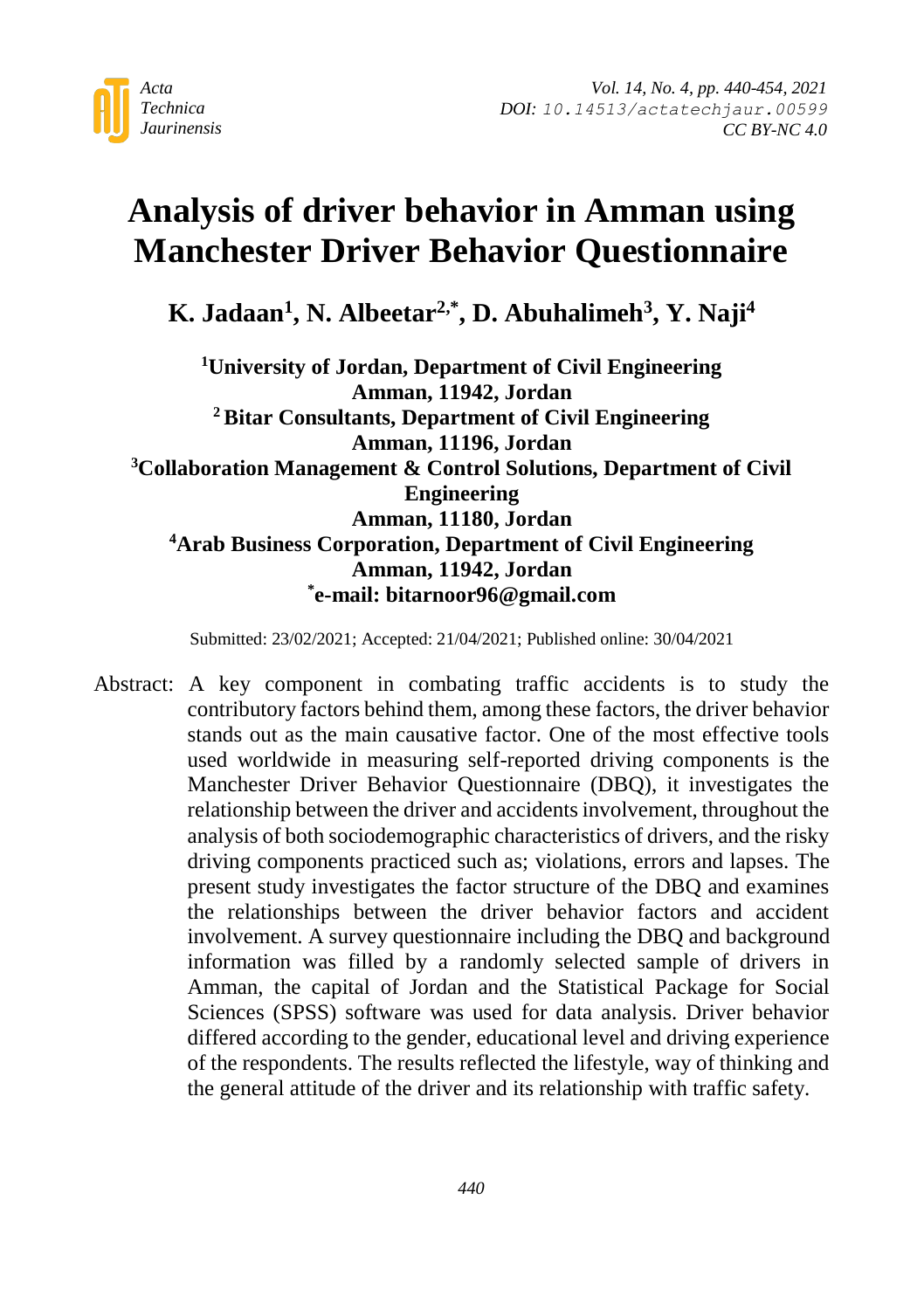*K. Jadaan et al. – Acta Technica Jaurinensis, Vol. 14, No. 4, pp. 440-454, 2021*

*Keywords: driver behavior; Manchester Driver Behavior Questionnaire; traffic safety; Jordan*

### **1. Introduction**

 Road Traffic Accidents (RTA) may cause severe physical losses and disabilities, hold back economic growth especially in developing countries and affect the country's Gross Domestic Product (GDP) negatively. In fact, RTAs cost most countries about 2-3% of their GDP. Traffic accidents are increasingly being recognized as a major cause of death and a growing health problem, Significant part of the road traffic accidents are originated in inappropriately selected speeds or specifically to speeding [1]. Accident issues can be recognized: approximately 1.3 million crashes annually lead to nearly 40,000 fatalities and more than 1 million iniuries [2].

Manchester DBQ (Driver Behavior Questionnaire) was used to measure the aberrant driving behaviors leading to accidents [3]. Hence, driver behavior is regarded by researchers as the main contributor to RTAs. Furthermore, Human factors in driving can be seen as being composed of two separate components, driving style and driving skills [4]. The effect of specific aspects of driver characteristics and behavior on accident occurrence were investigated.

In Jordan, RTA are considered as a serious problem with an estimated yearly cost of about \$500 million (about 2.5% of the country's GDP). This cost has increased 7.4% in the past five years [4]. According to the Jordan Traffic Institute (JTI), RTAs resulted in 571 deaths and 16203 injuries in 2018, and driver is the main contributor to the causation of RTAs (about 98% of total contributors). As such, a recommended road safety strategy was developed that focused on the role of driver characteristics and behavior [5]. A most recent study investigated the driver behavior relative to drivers' gender, while the current study measures the accident involvement in accordance with different driver characteristics studied in the questionnaire [6].

Manchester Driver Behavior Questionnaire (DBQ) is one of the commonly used tools in traffic psychology for measuring self-reported driving style and investigating the relationship between driving behavior and accident involvement. [7]

DBQ contains three subscales to capture different aspects of driver behavior; violations, errors and lapses [8]. Violations are defined as the behaviors which endanger traffic safety [9], such as driving under the influence of alcohol or drugs and tailgating the car in front. In particular, violations have been reported to be associated with active loss-of-control as well as with speeding and parking offences [10]. Errors are breaches of the rules, such as not noticing pedestrians on road and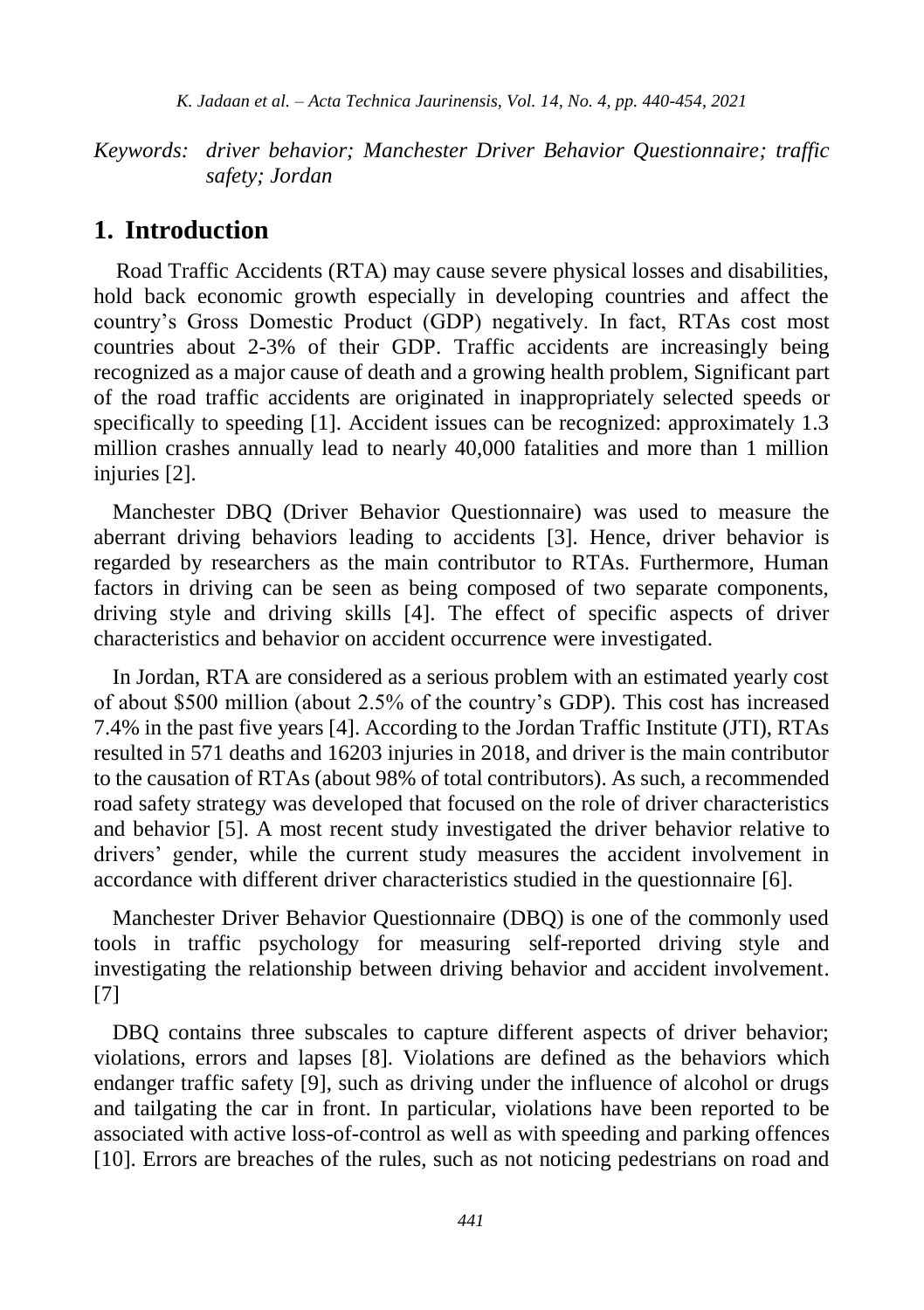braking too hard, they seemed to be the main predictor of accident involvement among elderly drivers [11]. Furthermore, lapses are a set of problems related to the lack of attention and memory defects that cause embarrassment [9], lapses of concentration, for example; forgetting where you parked the car and switching on the wipers when you meant to switch on the lights.

The current study aims to explore specific aspects of driving behavior in Jordan and to investigate the reoccurrence of committing violations, errors, and lapses of the DBQ among Jordanian drivers. The results could be used as a reference in further studies to develop a country specific "Jordanian DBQ" which will help in controlling the driver aberrant behaviors that lead to accidents.

## **2. Methodology**

#### **2.1. Sample**

A survey was conducted in Amman city, the capital of Jordan, through direct interviews with a total of randomly selected 200 drivers aged 22 years and above. Only 134 drivers (94 males and 40 females) agreed to participate in the survey and were asked to fill the DBQ.

#### **2.2. Measures**

The DBQ contains three subscales to capture different aspects of driver behavior; violations, errors and lapses. DBQ with extended violations was used to measure aberrant driver behaviors. The DBQ includes 10 items of ordinary violations, 8 items of lapses, and 8 items of errors It has 26 behaviors on a six-point scale  $(0 =$  never, 1= hardly ever, 2 = occasionally, 3 = quite often, 4 = frequently, and 5 = nearly all the time) The research assistants asked the participants to indicate how often they have committed every behavior.

#### **2.3. Demographic variables**

The participants were also asked to indicate their demographic information, age, gender, marital status, educational level, occupation, place of living, housing conditions, and other data related to their driving experience, such as the type of car, whether or not they use the seatbelt and why, their usual driving speed, number of miles their cars recorded and the history of accidents and injuries.

#### **2.4. Statistical analysis**

The Statistical Package for Social Sciences "IBM SPSS" was used to analyze the collected data. Descriptive statistics tools and central tendency measures, mean,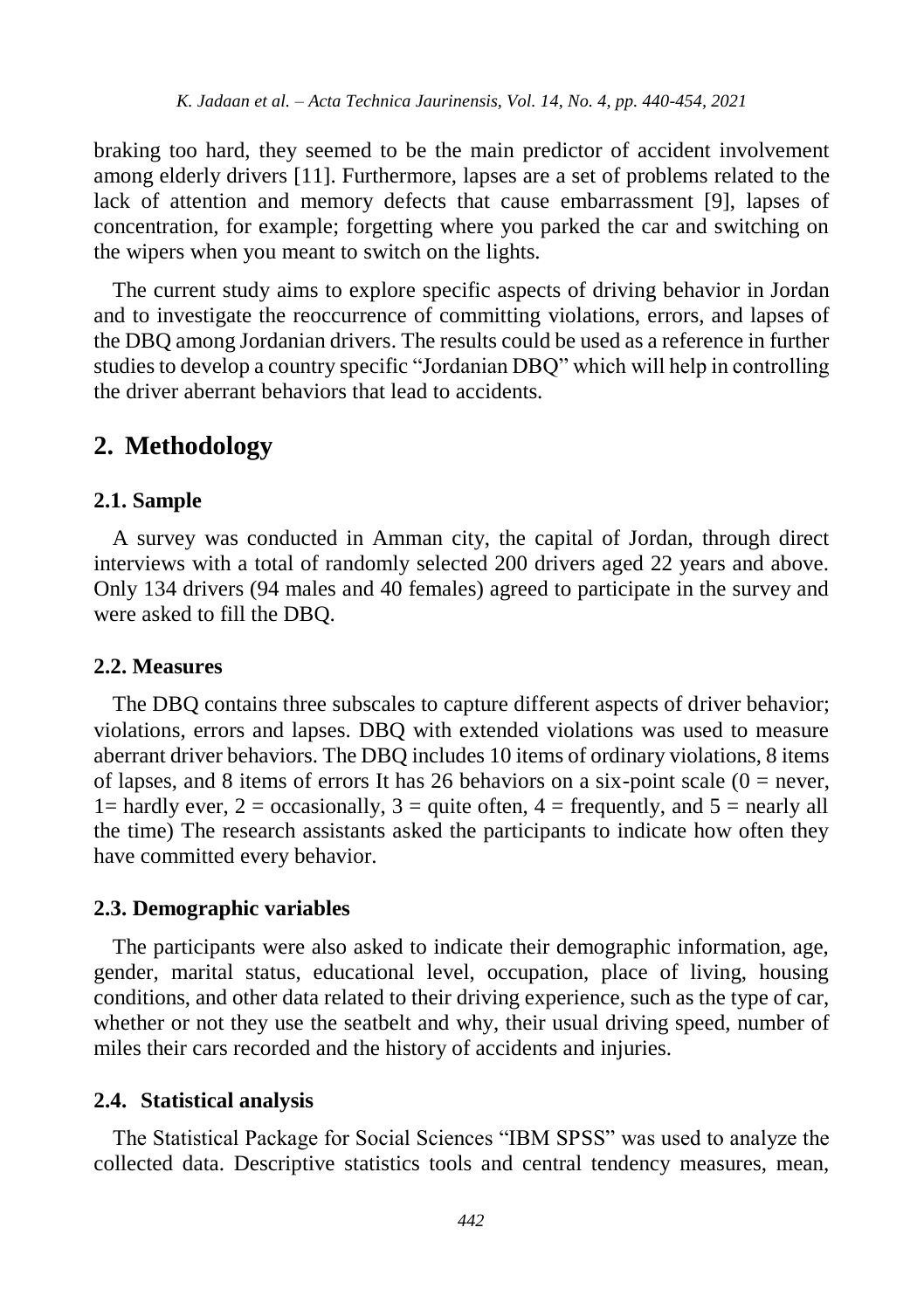median, mode and distribution measures (standard deviation) were also used to get further useful information.

## **3. Results**

#### **3.1. Socio-demographic characteristics and accidents involvement**

Analysis of the socio-demographic characteristics of the participants showed that their age distribution ranged between 22 and 74 years with a mean age of 27.5 years. Most of the participants were males aged between 22-29 years (69 of the respondents). Moreover, 49% of participants had 2-5 years of driving experience, with a mean mileage of 45,678.65 km.

Seat belt usage spots light on the driving attitude; 55% of drivers admitted that they don't use seatbelt, and 79.5% of them reported that it causes discomfort and restricts their movement.

When relating seatbelt usage with gender, 75% of female drivers reported that they always use the seatbelt. On the other hand, only 33% of male drivers use seatbelt. Hence, this result assures the finding of the paper "Role of gender and driver behavior in road traffic crashes" [5], which reported that typically, male participants were less likely to wear seat belts.

Table 1 shows age groups of the participants, and whether or not they had an accident. 51% of the participants below 30 years of age were involved in an accident, while the percentages of drivers who experienced a car accident in the age groups 30-39 years, 40-49 years, and above 50 years were 60%, 83%, and 100% respectively. These results indicate that accident involvement increases with age of drivers.

| Age group   | <b>Accident involvement</b> | <b>Not involved</b> |
|-------------|-----------------------------|---------------------|
| $<30$ years | 51\% (52)                   | 49% (51)            |
| 30-39       | 60% (12)                    | 40% (8)             |
| 40-49       | 83% (5)                     | $17\%$ (1)          |
| $>=50$      | $100\%$ (5)                 | $0\%$ (0)           |

*Table 1. Age group and accident involvement*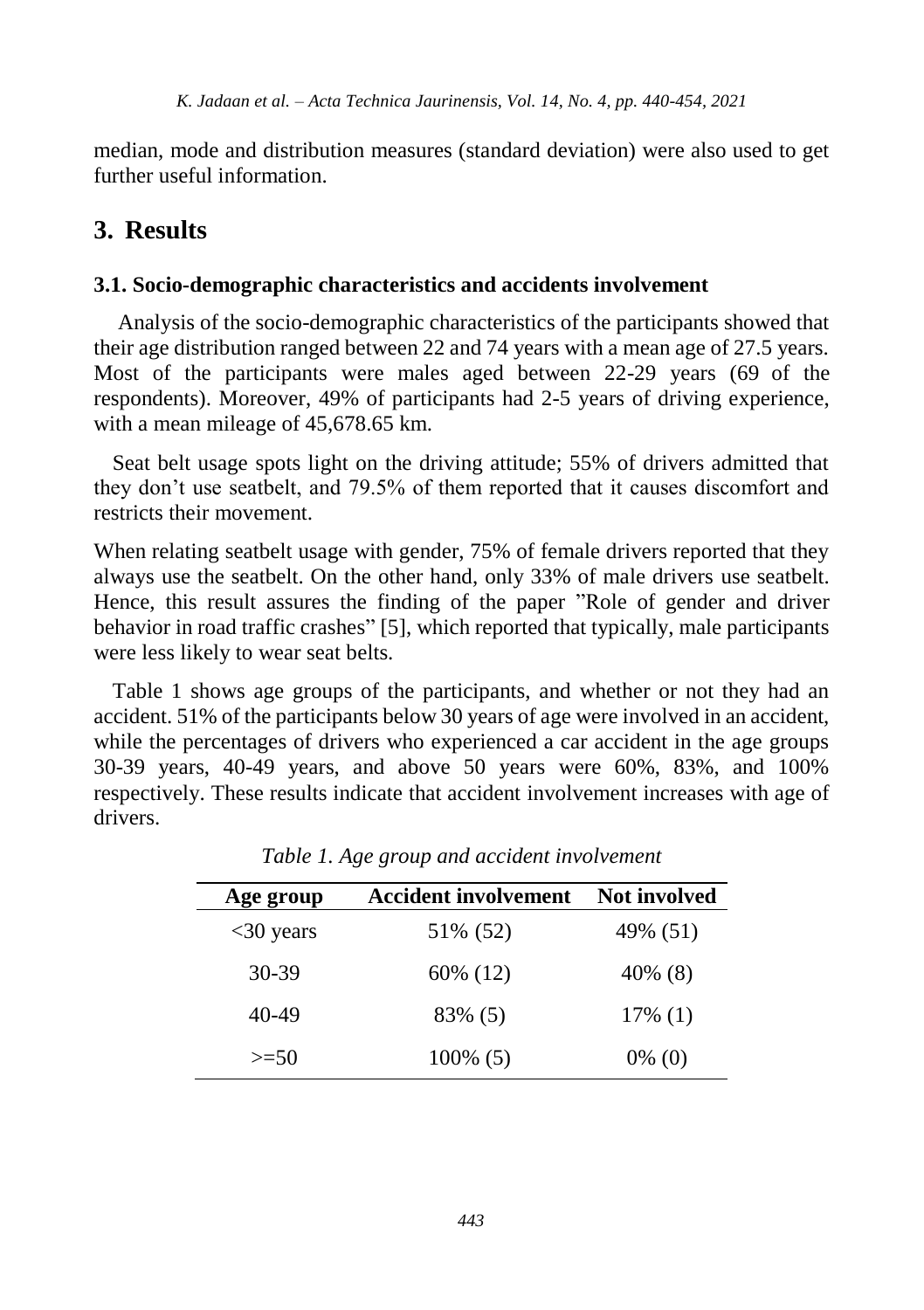Table 2 shows that 47% of female drivers were involved in traffic accidents, whereas the corresponding percentage of males was 55%.

| Gender | <b>Accident involvement</b> | Not involved |
|--------|-----------------------------|--------------|
| Female | 47% (19)                    | 53% (21)     |
| Male   | 55% (52)                    | 45% (42)     |

*Table 2. Gender and accident involvement*

Comparing these results with the results found in "Role of gender and driver behavior in road traffic crashes" [5], female drivers were less likely to be involved in traffic accidents.

Table 3 shows the relationship between the educational level of participating drivers and accident involvement. Surprisingly, the highest group involved in accidents was the one of drivers holding university degree (most educated, 54%) compared with 46% of people with secondary school qualification. for drivers with an intermediate school educational level the number of drivers in the sample was not sufficient to derive conclusive result. These findings show that educational level is not related to the skills the driver needs to avoid being involved in an accident.

| <b>Educational level</b> | <b>Accident involvement</b> | <b>Not involved</b> |  |
|--------------------------|-----------------------------|---------------------|--|
| University               | 54% (64)                    | 46% (55)            |  |
| Secondary                | 46% (6)                     | 54% (7)             |  |
| Intermediate             | 50% (1)                     | 50% (1)             |  |

*Table 3. Educational level and accident involvement*

The effect of driving experience on accident involvement is represented in Table 4, It can be seen that drivers who have been driving for a longer period of time appear to commit higher cumulative number of accidents mainly due to their longer exposure to accident risk, thus increasing their probability of accident involvement.

| <b>Driving experience</b> | <b>Accident involvement</b> | <b>Not involved</b> |  |
|---------------------------|-----------------------------|---------------------|--|
| Below 2 years             | $20\%$ (3)                  | 80\% (12)           |  |
| 2-5 years                 | 53% (35)                    | 47% (31)            |  |
| $5-10$ years              | 54% (19)                    | 46\% (16)           |  |

*Table 4. Driving experience and Accident involvement*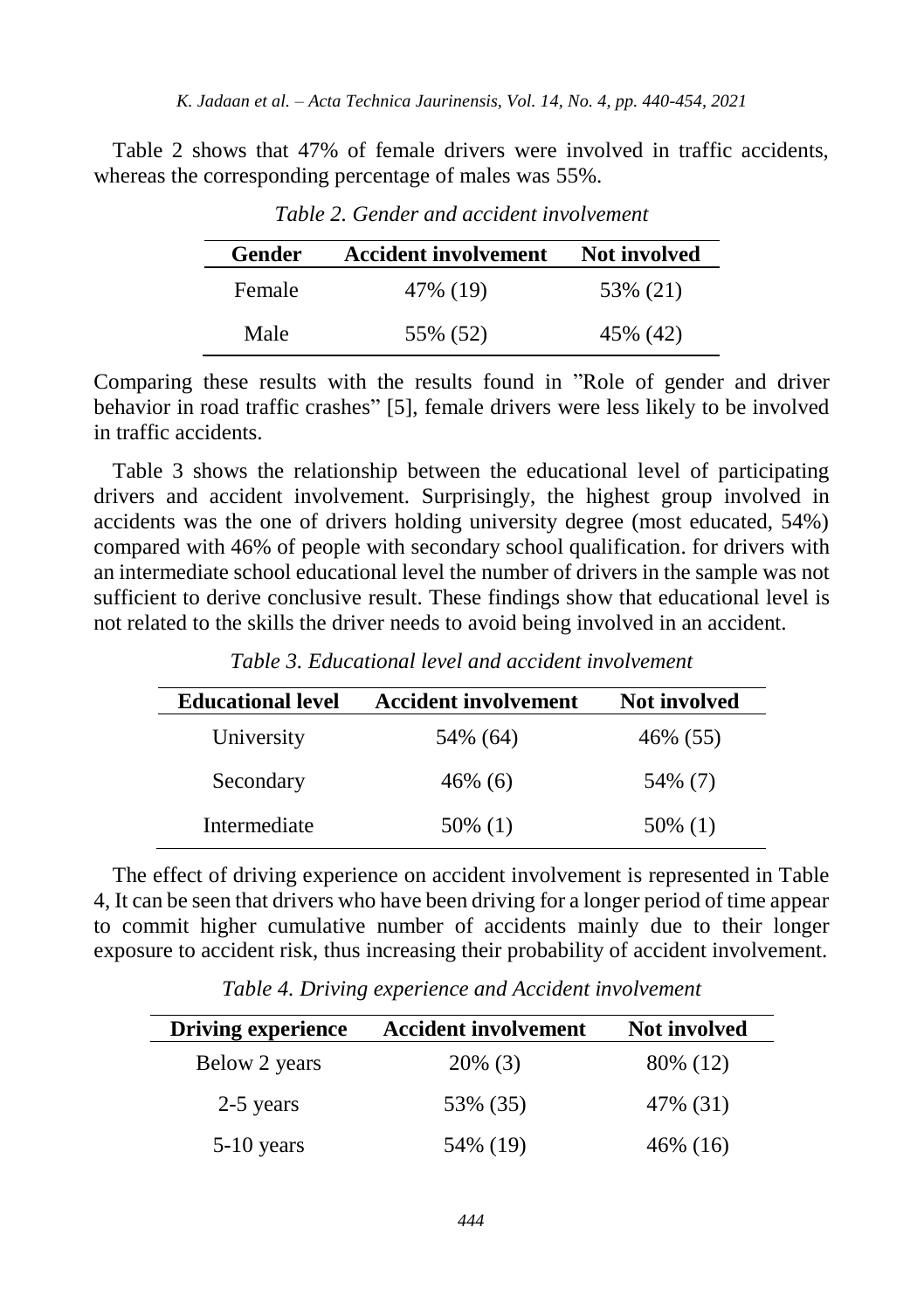*K. Jadaan et al. – Acta Technica Jaurinensis, Vol. 14, No. 4, pp. 440-454, 2021*

More than 10 years 
$$
74\% (14)
$$
  $26\% (5)$ 

The results that link seatbelt usage and accident involvement aren't directly correlated, due to the fact that seatbelt usage reduces traffic fatalities and serious injuries, yet it doesn't prevent the accident from happening. As shown in Table 5, 22% of drivers who don't use seatbelt were seriously injured compared to 9% of those who use it.

| <b>Seatbelt use</b> |     | <b>Accident involvement</b> | Were injured |  |
|---------------------|-----|-----------------------------|--------------|--|
|                     | 45% | Yes (55%)                   |              |  |
| Yes                 |     | No (45%)                    | -            |  |
| Nο                  | 55% | Yes(51%)                    | 22%          |  |
|                     |     | No (49%)                    | -            |  |

*Table 5. Seat belt usage and injuries*

#### **3.2. Causes of accidents**

The main contributing cause of accidents reported by drivers who were previously involved in an accident is careless driving (46.5%), followed by excessive speeding (19.7 %), alcohol and drugs (7%). Furthermore, 25.4% of the participants reported their involvement in traffic violations as an accident cause (Fig.1)



*Figure 1. Causes of crashes among the surveyed drivers in Jordan*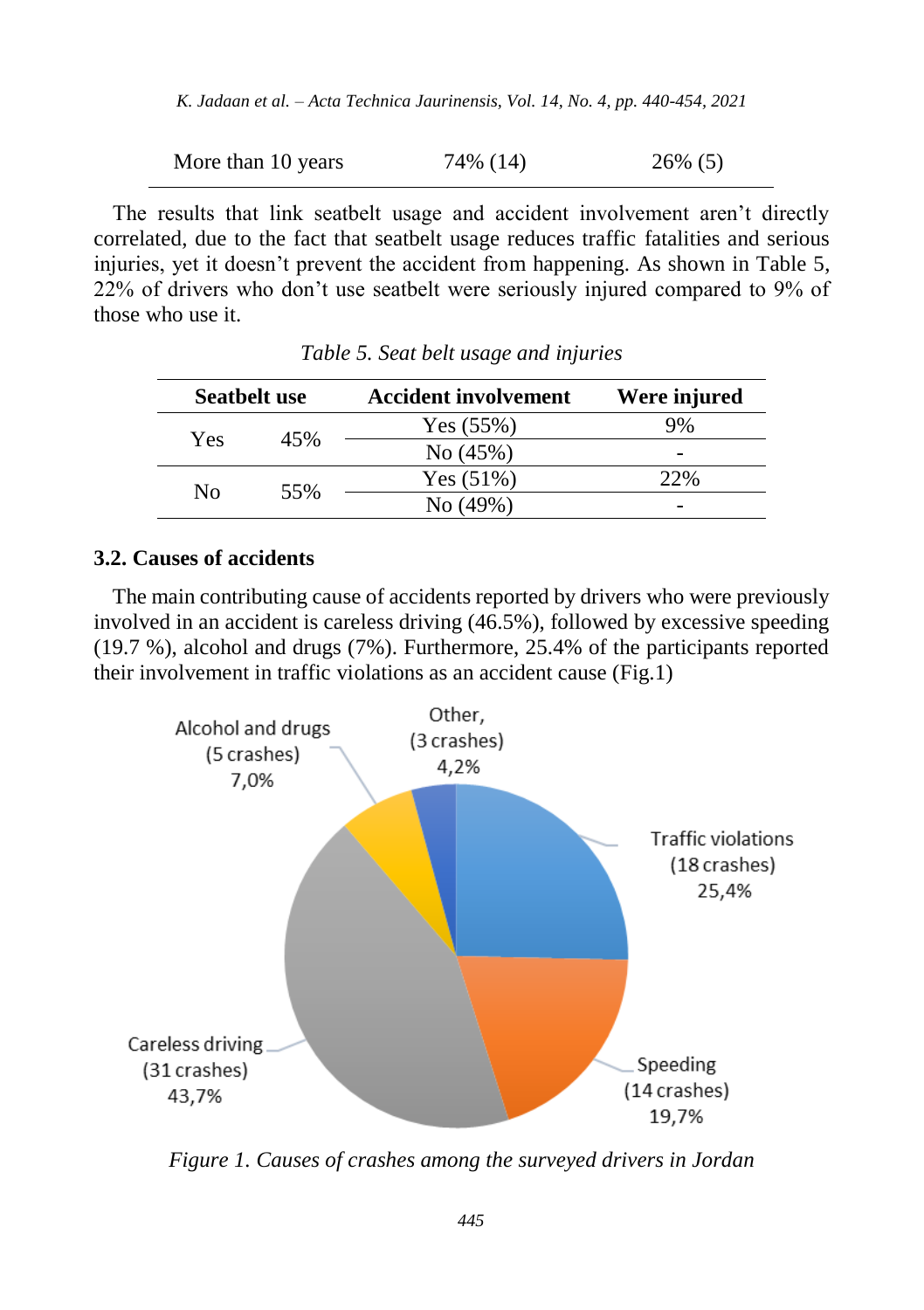#### **3.3. Violations, errors and lapses**

Traffic violations occur when drivers violate laws that regulate vehicle operation on streets and highways. These may vary depending on the country and area.

In Jordan the most common traffic violation is speeding, with 34% of people reporting this, when 30% of drivers reported that they disregard the speed limits late at night and early in the morning, and they also tend to disregard speed limits on main roads. Moreover, 29% of drivers become impatient with slow drivers in the outer lane and overtake on the inside lane (right lane). On the other hand, running a red light and getting involved in unofficial races with other drivers are the least violations committed, with the percentage of 7% and 11% respectively of the recorded sample.

After analyzing the violations measured in the DBQ, it turned out that they were divided into two main categories, the first one was violations of traffic regulations, and the other one was the violations related to other road users. Drivers in Amman tend to violate traffic regulations more than violations related to other road users

The errors, are typically misjudgments and failures of observation that may be hazardous to others. Such as attempting to overtake someone that you hadn't noticed to be signaling a left turn, failing to check the rear mirror before pulling out or changing lanes and under estimating the speed of an oncoming vehicle when overtaking, these errors were found to be the most common in Jordan.

By the descriptive analysis of the collected data about lapses in driving, and calculating the measures of central tendency, the most common answer for the frequency of people realizing that they have no clear recollection of the road they have been travelling along was that they occasionally realized that, which shows that this is not a very common lapse. Also, drivers said that they occasionally forget the place they have parked their car in due to lack of concentration.

Table 6 and 7 show the DBQ mean scores and standard deviations for each of the individual items related to violations, errors and lapses among Jordanian drivers. In these tables the mean represents the following:  $0 -$  never,  $1 -$  hardly ever,  $2$ occasionally,  $3 -$  quite often,  $4 -$  frequently,  $5 -$  nearly all the time.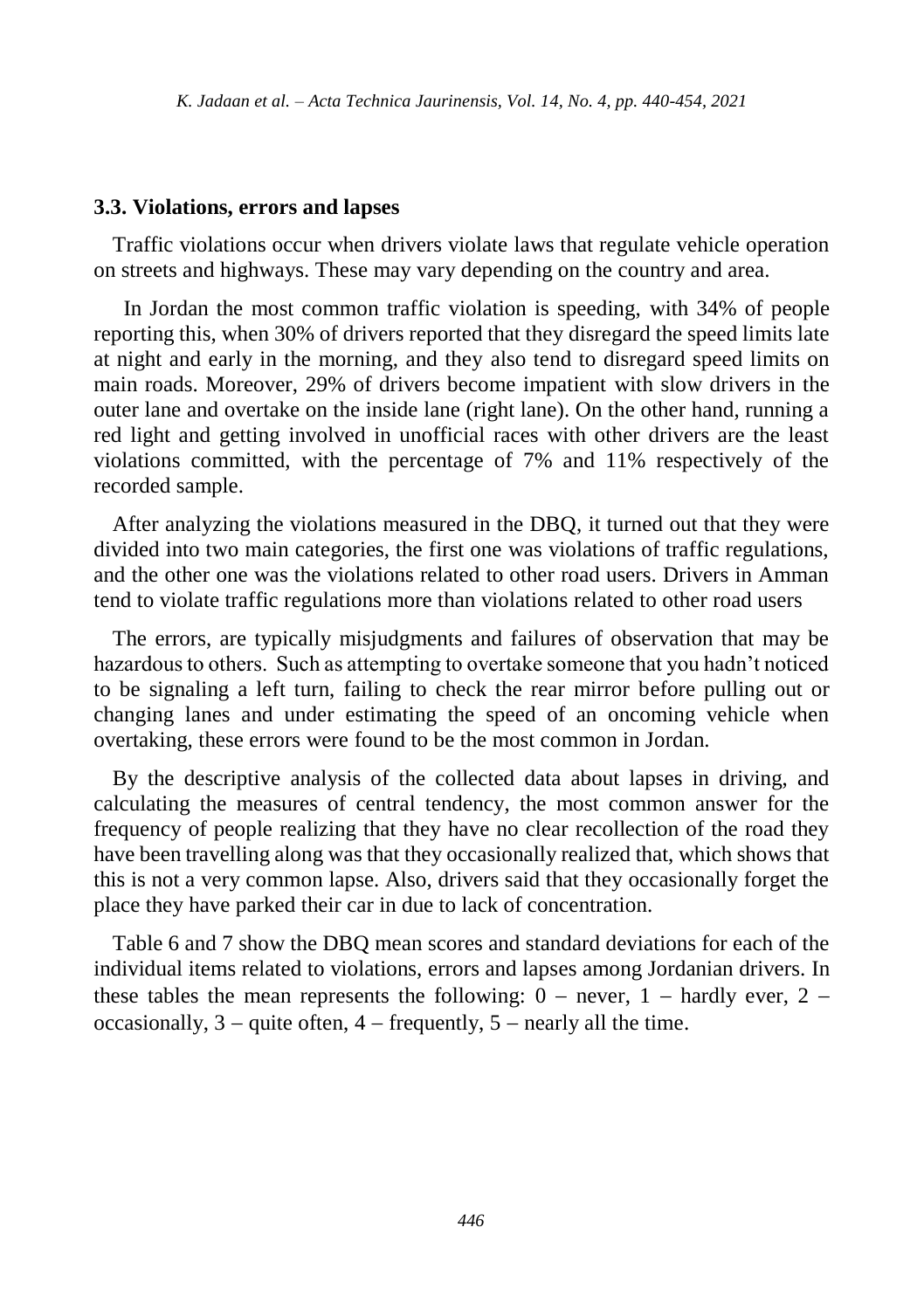| <b>Variables</b>                                                                                                                     | <b>Mean</b> | St.<br>deviation |  |  |
|--------------------------------------------------------------------------------------------------------------------------------------|-------------|------------------|--|--|
| <b>Violations</b>                                                                                                                    |             |                  |  |  |
| Disregard the speed limits late at night or early in the morning                                                                     | 2.18        | 1.76             |  |  |
| Disregard the speed limits on a motorway                                                                                             | 2.13        | 1.67             |  |  |
| Become impatient with a slow driver in the outer lane and<br>overtake on the inside (right) lane                                     | 2.13        | 1.50             |  |  |
| Sound your horn to indicate your annoyance to another road<br>user                                                                   | 2.02        | 1.45             |  |  |
| Stay in a motorway lane that you know will be closed ahead<br>until the last minute before forcing your way into the other<br>lane   | 1.94        | 1.67             |  |  |
| Drive especially close to the car in front as a signal to its driver<br>to go faster or get out of the way                           | 1.91        | 1.69             |  |  |
| Have an aversion to a particular class of road user and indicate<br>your hostility by whatever means you can                         | 1.59        | 1.48             |  |  |
| Angered by another driver's behavior, you give chase with the<br>intention of giving him/her a piece of your mind                    | 1.13        | 1.17             |  |  |
| Get involved with unofficial 'races' with other drivers                                                                              | 0.86        | 1.13             |  |  |
| Crossing a red light                                                                                                                 | 0.75        | 0.99             |  |  |
| <b>Errors</b>                                                                                                                        |             |                  |  |  |
| Attempt to overtake someone that you hadn't noticed to be<br>signaling a left turn                                                   | 1.40        | 1.32             |  |  |
| Fail to check your rear-view mirror before pulling out or<br>changing lanes, etc.                                                    | 1.22        | 1.34             |  |  |
| Underestimate the speed of an oncoming vehicle when<br>overtaking                                                                    | 1.14        | 0.98             |  |  |
| Miss 'Give Way' signs and narrowly avoid colliding with<br>traffic having right of way                                               | 1.06        | 1.13             |  |  |
| Apply sudden brakes on a slippery road, or steer wrong way in<br>a skid                                                              | 0.96        | 0.87             |  |  |
| Queuing to turn right onto a main road, you pay close attention<br>to the mainstream of traffic that you nearly hit the car in front | 0.92        | 1.14             |  |  |
| Fail to notice that pedestrians are crossing when turning into a<br>side street from a main road                                     | 0.79        | 0.94             |  |  |
| On turning right nearly hit a two-wheeler who has come up on<br>your inside                                                          | 0.69        | 0.88             |  |  |

## *Table 6. Means and Standard deviations of items of Driver Behavior Questionnaire (DBQ) part 1*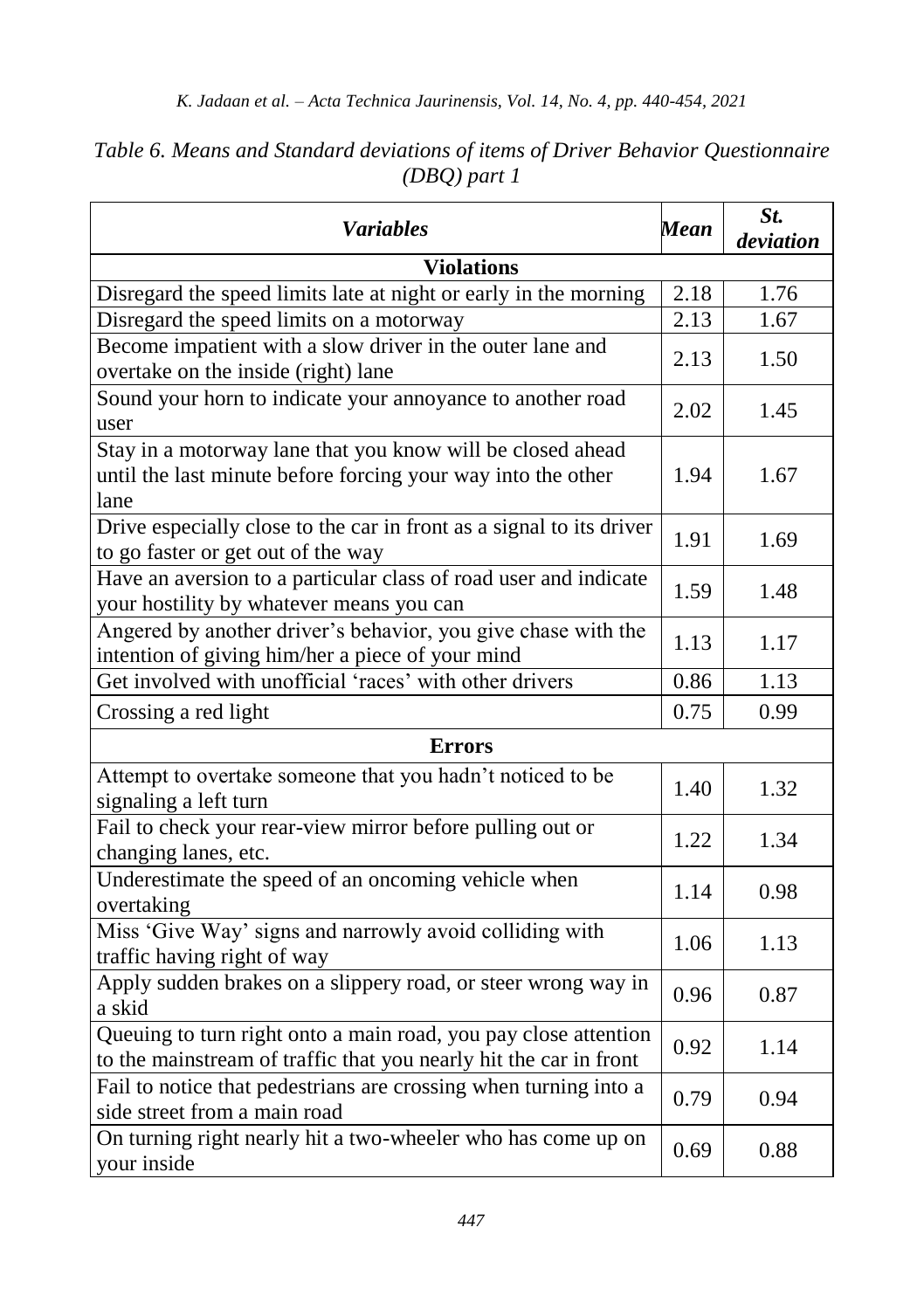| <b>Variables</b>                                                                                                                                  | Mean | St.<br>deviation |
|---------------------------------------------------------------------------------------------------------------------------------------------------|------|------------------|
| Lapses                                                                                                                                            |      |                  |
| Attempt to drive away from the traffic lights                                                                                                     | 3.47 | 1.47             |
| Realize you have no clear recollection of the road along<br>which you have been travelling                                                        | 1.75 | 1.34             |
| Forget where you left your car in the car park                                                                                                    | 1.50 | 1.31             |
| Get into the wrong lane when approaching a roundabout or<br>a junction                                                                            | 1.43 | 1.09             |
| Intending to drive to destination A and, you 'wake up' to<br>find yourself in destination B, because the latter is your<br>more usual destination | 1.43 | 1.15             |
| Hit something when reversing that you had not previously<br>seen                                                                                  | 1.31 | 0.99             |
| Switch on one thing, such as headlights, when you meant to<br>switch on something else, such as wipers                                            | 1.21 | 1.10             |
| Misread the signs and exit from the roundabout on the<br>wrong road                                                                               | 1.10 | 0.99             |

### *Table 7. Means and Standard deviations of items of Driver Behavior Questionnaire (DBQ) part 2*

#### **3.4. Strong and weak driving components**

The participants were asked to describe the strength of the components of their driving style. Table 8 shows the results where 77.6% of drivers claim that they are careful drivers, while 81.3% of them can react fast in critical situations, and 79.1% show consideration for other road users, 87.4% have full control over the vehicle in normal conditions.

Secondly, when it came to the weak components, it was found that 42.6 % of the respondents lose their patience when driving behind a slow car, and 29.1% of the recorded sample can't tolerate other driver errors calmly. This indicates that drivers are usually short-tempered. Yet 22.4% of drivers face difficulties in driving within the speed limits.

Moreover, controlling the car through a skid, fluent lane changing in heavy traffic, and reverse parking in narrow gap scored a weak performance, with a percentage of 20.2% of the recorded sample.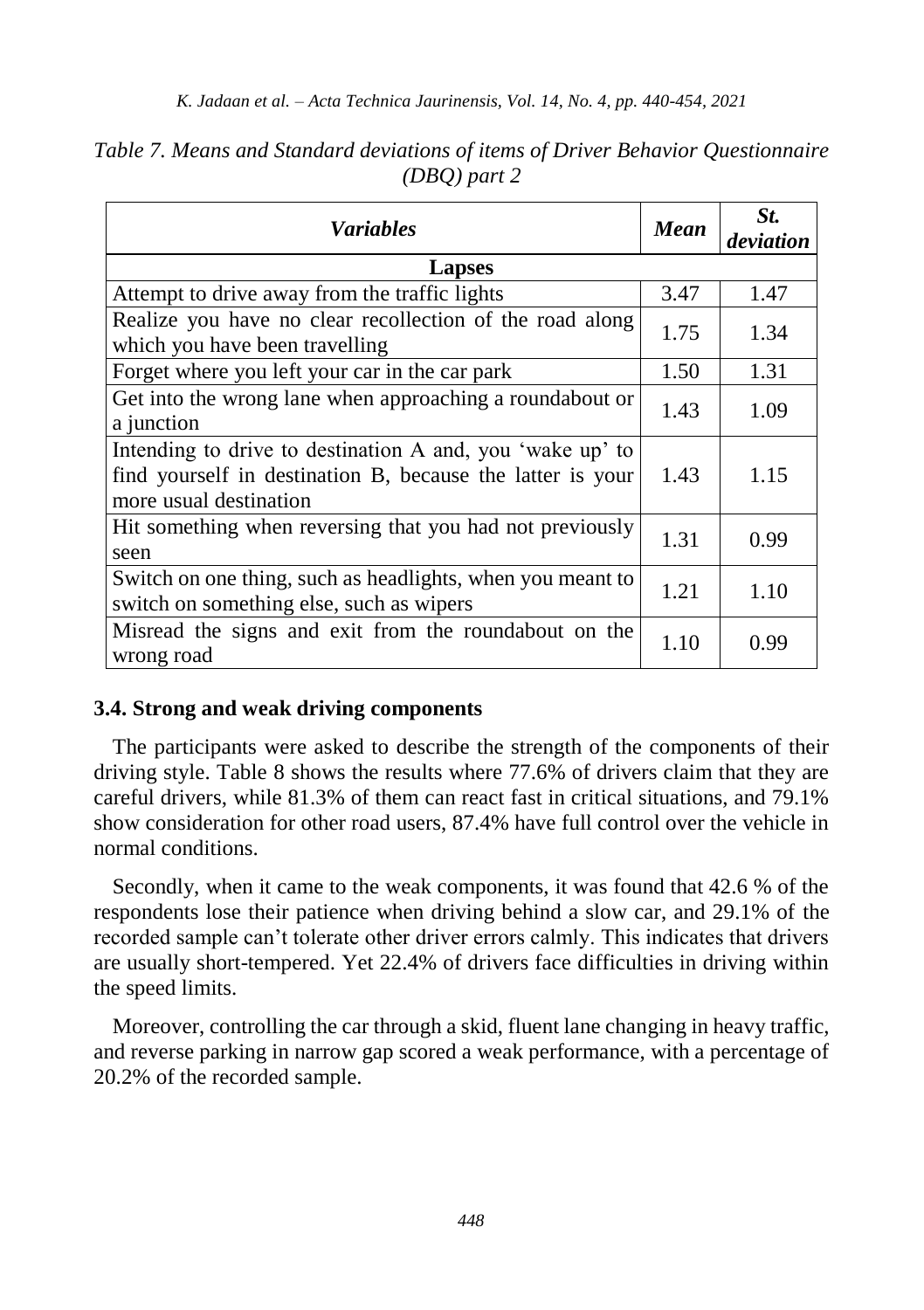|                                                                    | <b>Definitely</b><br><b>Strong</b> | <b>Strong</b> | <b>Neither</b><br>weak<br>nor<br>strong | Weak  | <b>Definitely</b><br>Weak |
|--------------------------------------------------------------------|------------------------------------|---------------|-----------------------------------------|-------|---------------------------|
| Performance<br>critical<br>in<br>a<br>situation                    | 21.6%                              | 41%           | 26.1%                                   | 7.5%  | 3.7%                      |
| Driving behind a slow car<br>without getting impatient             | 6%                                 | 25.4%         | 26.1%                                   | 23.9% | 18.7%                     |
| Managing the car through a<br>skid                                 | 11.2%                              | 38.1%         | 30.6%                                   | 14.9% | 5.2%                      |
| Predicting traffic situations<br>ahead                             | 16.4%                              | 53%           | 19.4%                                   | 8.2%  | 3%                        |
| Driving carefully                                                  | 24.6%                              | 53%           | 14.9%                                   | 6%    | 1.5%                      |
| how<br>Knowing<br>to<br>act<br>in<br>particular traffic situations | 14.9%                              | 53%           | 24.6%                                   | 7.5%  | 0%                        |
| Fluent lane changing in heavy<br>traffic                           | 14.9%                              | 44%           | 20.8%                                   | 16.4% | 3.7%                      |
| Fast reactions                                                     | 23.1%                              | 58.2%         | 14.9%                                   | 3%    | 0.7%                      |
| Showing consideration<br>for<br>other road users                   | 25.4%                              | 53.7%         | 12.7%                                   | 6%    | 2.2%                      |
| Staying calm in<br>irritating<br>situations                        | 7.5%                               | 23.9%         | 33.6%                                   | 20.9% | 14.2%                     |
| Controlling the vehicle                                            | 29.9%                              | 57.5%         | 9.7%                                    | 2.2%  | 0.7%                      |
| Avoiding<br>competition<br>in<br>traffic                           | 35.8%                              | 34.3%         | 11.9%                                   | 7.5%  | 10.4%                     |
| sufficient<br>Keeping<br>a<br>following distance                   | 20.9%                              | 38.1%         | 23.8%                                   | 10.4% | 6.7%                      |
| Overtaking                                                         | 23.9%                              | 39.6%         | 23.9%                                   | 9%    | 3.7%                      |
| Relinquishing<br>legitimate<br>rights when necessary               | 12.7%                              | 41.8%         | 25.4%                                   | 16.4% | 3.7%                      |
| Confronting<br>speed<br>to<br>the<br>limits                        | 15.7%                              | 37.3%         | 24.6%                                   | 18.7% | 3.7%                      |
| Avoiding unnecessary risks                                         | 27.6%                              | 44%           | 14.1%                                   | 9.7%  | 4.5%                      |
| Tolerating<br>other<br>drivers'<br>errors calmly                   | 6.7%                               | 32.8%         | 31.4%                                   | 20.1% | 9%                        |
| Reverse parking in a narrow<br>gap                                 | 27.6%                              | 37.3%         | 14.9%                                   | 7.5%  | 12.7%                     |

*Table 8. Strong and weak components in driving style*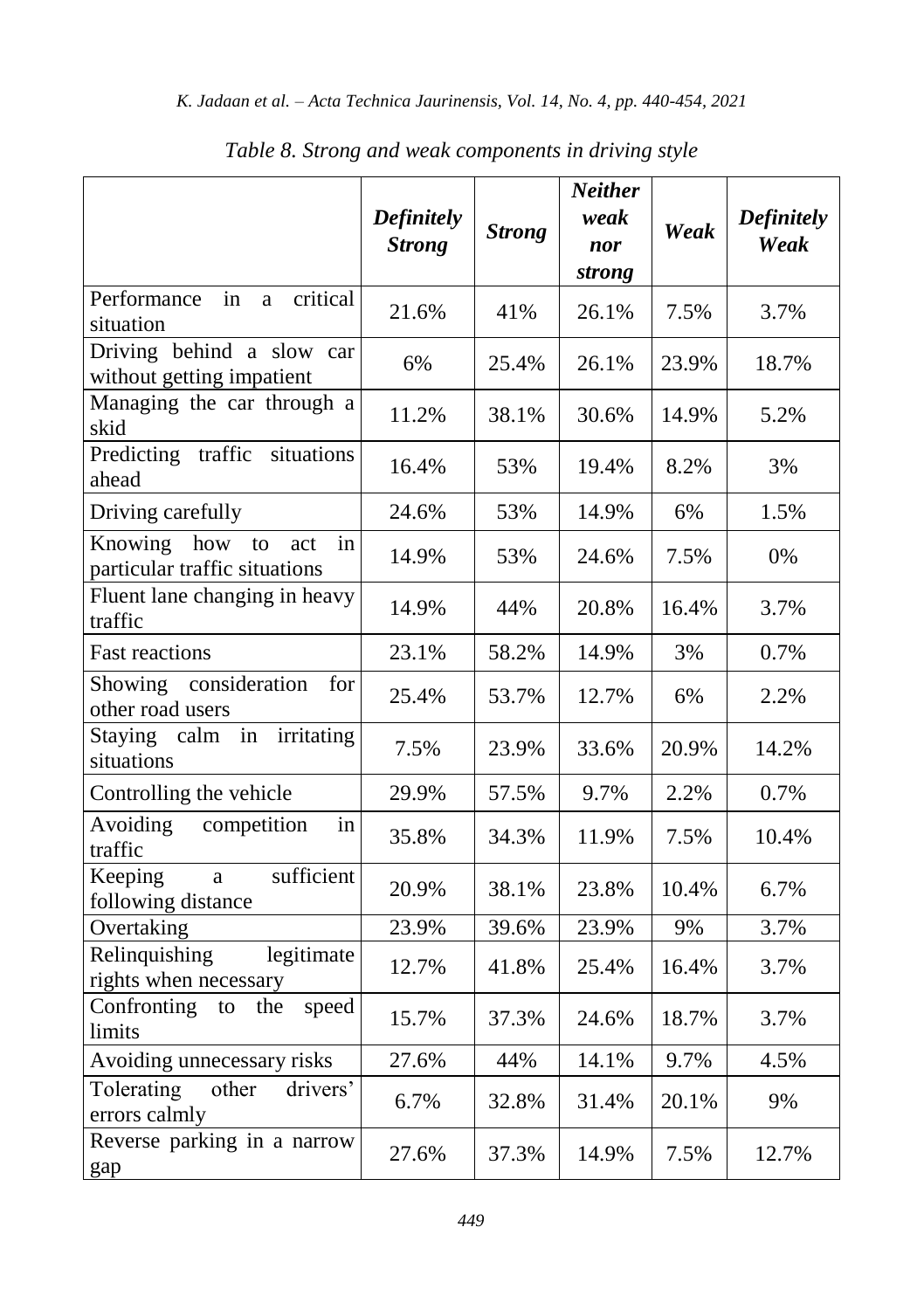## **4. Road safety campaigns awareness in Jordan**

People awareness of road safety campaigns in Jordan was investigated during the data collection phase. Analysis of the responses revealed the followings:

People who are aware of road safety campaigns constitute only 14.9% of drivers with only 12.7% of them believe that the campaigns are effective.

- 1) The most popular mediums for road safety campaigns are the internet and radio as reported by 23.9% of the responses followed by internet and TV (17.9%).
- 2) The most effective traffic enforcement tools are presented in figure 2,
	- Speed cameras (as reported by 36%)
	- Police presence  $(25%)$
	- Traffic light cameras (21%)
	- Others (18%)



*Figure 2. Most effective traffic enforcement tools*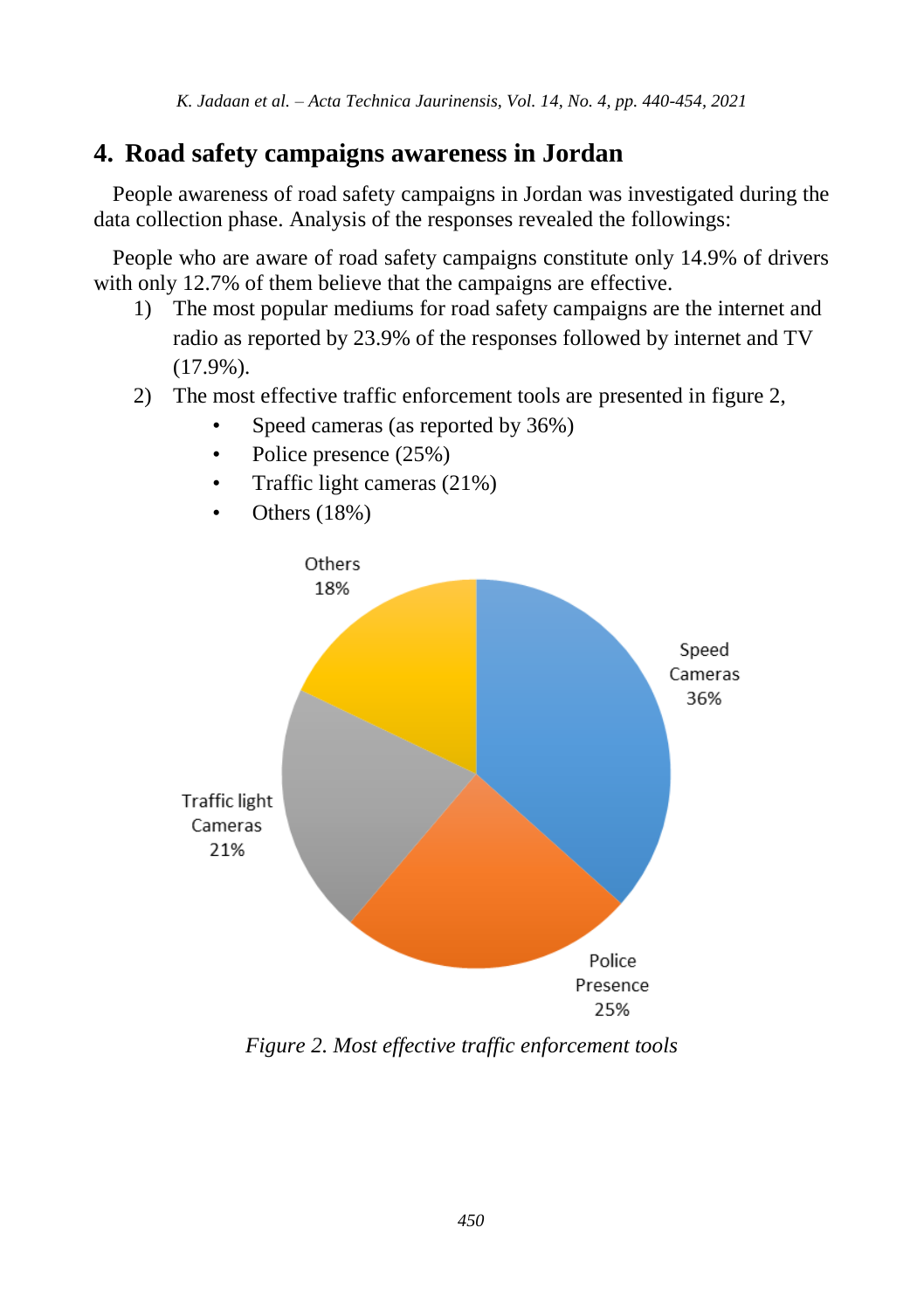- 3) Drivers who think that speeding fines must be raised constitute 29.9% of the total participants whereas 70.1% think that speeding fines are high enough.
- 4) Drivers who think that there should be an increased police presence at main junctions constitute (56%) of drivers.
- 5) Drivers who think that more road safety strategies should be implemented (85.8%).
- 6) Drivers who think that high powered cars should have speed restricting devices (71.6%).
- 7) Drivers who think that should be a special hotline to report aggressive drivers (90.3%).
- 8) Drivers who think that mobile radars should be used during peak volume traffic (58.2%).
- 9) Drivers who think all high peak roundabouts should be equipped with traffic lights (55.2%). A remarkable decrease in traffic congestion at two of the high peak roundabouts in Amman city was detected after this solution was implemented in 2019.

## **5. Drivers' suggestions**

The participants reported some suggestions that they perceive effective in reducing the magnitude of road safety problem in Jordan. These include: regular maintenance of roads, filling holes in streets and regularly renewing street markings, and providing proper street lighting.

Another field that the drivers feel requires improvement is the use of traffic calming techniques. They suggested that more humps should be installed to reduce drivers' speed, while providing road signs and adding more posted speed signs will force drivers to abide with traffic laws and regulations. Effective enforcement of traffic law was also perceived as another intervention with potential for accident reduction in Jordan.

## **6. Methodological limitations**

Although several studies have reported that self-reports of driving may correspond well to actual driving behavior, the collected data used for the purpose of this study were based mostly on drivers' self- reported behavior and no observations were made. It is also possible that some respondents could mislead their answers about positive and aggressive driving. Furthermore, the measurements of accidents and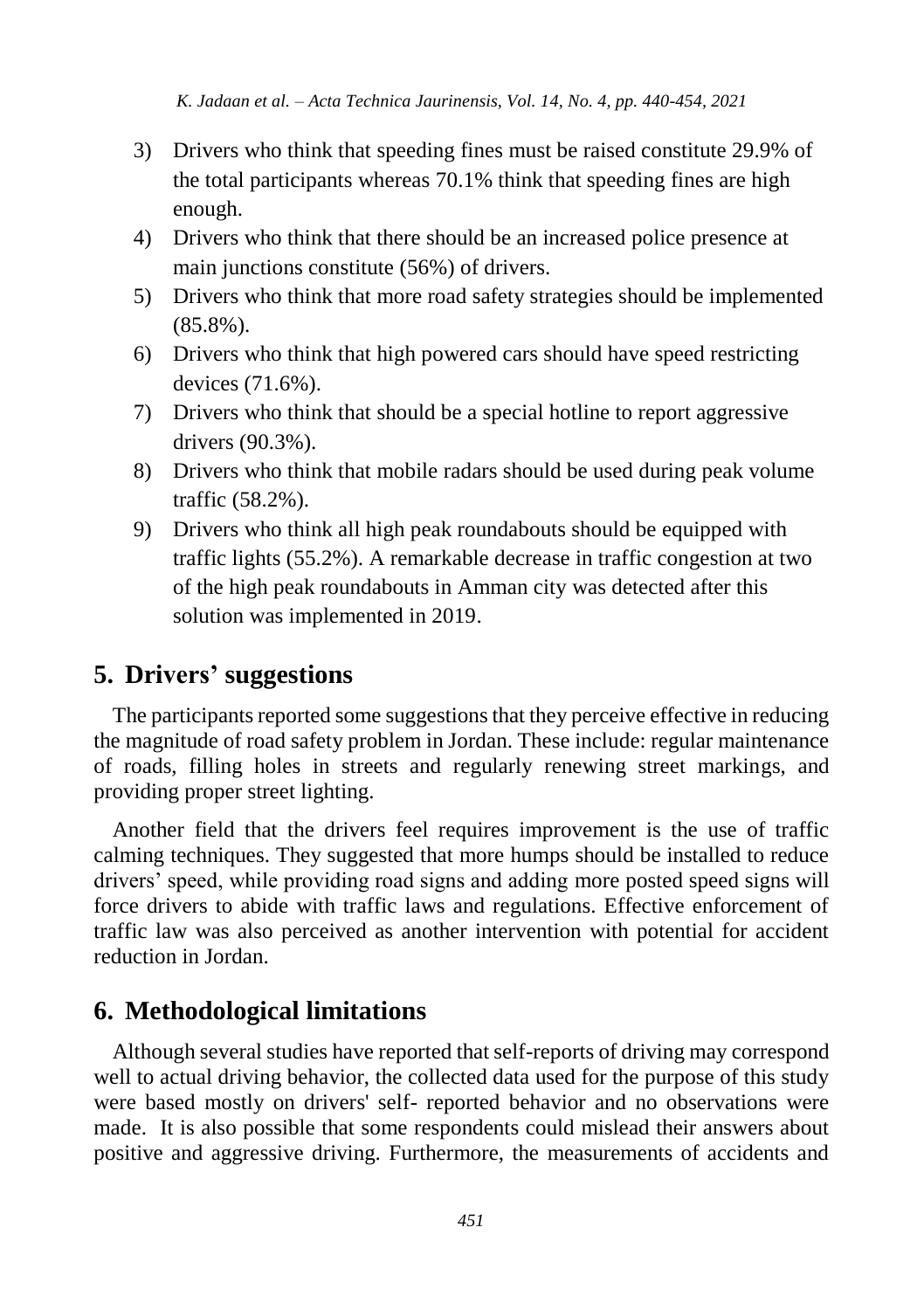injuries involvement were based on a self-report of all accidents. Therefore, some respondents may have underestimated the number of accidents in which they had been involved.

## **7. Conclusion**

The following conclusions were drawn based on the results of data analysis and evaluation conducted in this study.

- Jordanian drivers who have longer driving experience tend to be involved in higher cumulative number of traffic accidents through their driving years; the reason behind this is their longer years of exposure, therefore it is very likely that they have been involved in more accidents.
- It was proven that careless driving is the most common self-reported reason behind traffic accidents with 46.5% of the participating drivers supporting this view.
- The most common traffic violation practiced is speeding, 34% of drivers disregard the speed limits especially late at night and early in the morning. (hence that there are no motorways in Amman).
- The most common errors reported by drivers were found to be; failing to check rear mirror before pulling out or changing lanes, and under-estimating the speed of an oncoming vehicle in overtaking.
- Regarding lapses, 27.6% of drivers showed that they have no clear recollection of the road they have been travelling along, and this is not a highly common lapse. However, 26.1% usually forget where they parked their car in due to lack of concentration.
- The strong components of the driving style of Jordanian drivers were found to be their claim being careful drivers (77.60%), while 81.30% of them reported that they can react fast in critical situations.
- Internet and radio media forms are the most effective in delivering traffic awareness campaigns to drivers.
- Traffic enforcement tools such as speed cameras and police presence, are the most effective in regulating driver's aberrant behavior.

## **8. Recommendations**

Considering the burden and impact of traffic accidents in Amman, more road safety campaigns should be launched, initiated, and supported, yet strategic road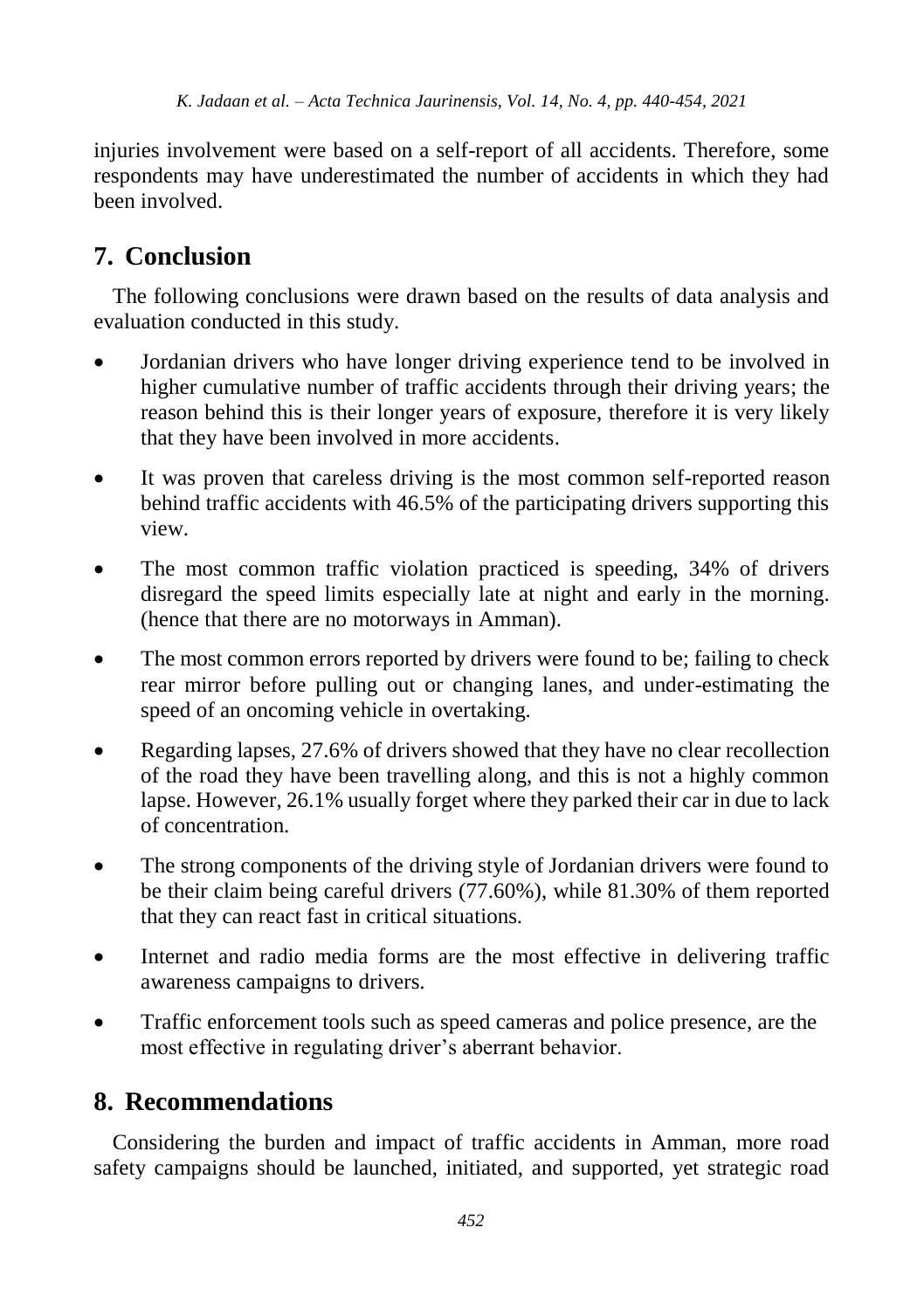safety management mechanisms should be developed and implemented to control and reduce the growing accidents rate.

Driver behavior questionnaire is an effective tool in this process since the results found in this study can be used as a reference in further studies. However, it is highly recommended to conduct this survey online, since face to face interviews consumed lots of time, and this is guaranteed to reach a larger sample of drivers in order to result in more representative results, identify outliers and provide a smaller margin of error.

## **References**

- [1] Zs. Sándor, A. Monostori, Traffic Analysis of Specific Motorways with Different Usage Characteristics in Hungary with the Method of Section Control, *Acta Technica Jaurinensis* 13 (3) (2020) pp. 211–245. doi: *<https://doi.org/10.14513/actatechjaur.v13.n3.554>*
- [2] A. Kizawi, A. Borsos, A literature review on theconflict analysisof vehiclepedestrian interactions, *Acta Technica Jaurinensis* (2021). doi: *<https://doi.org/10.14513/actatechjaur.00601>*
- [3] A. Bener, T. Özkan, et al., The Impact of Aggressive Behaviour, Sleeping, and Fatigue on Road Traffic Crashes as Comparison between Minibus/Van/Pick-up and Commercial Taxi Drivers, *Journal of Traffic and Transportation Engineering* 5 (2017) pp. 21-31. doi: *[https://doi.org//10.17265/2328-2142/2017.01.003](https://doi.org/10.17265/2328-2142/2017.01.003)*
- [4] A. Bener, D. Crundall, Role of gender and driver behaviour in road traffic crashes, *International Journal of Crashworthiness* 13 (3) (2008) pp. 331-336. doi: *[https://doi.org//10.1080/13588260801942684](https://doi.org/10.1080/13588260801942684)*
- [5] K. Jadaan, A. Bener, E. Braizat, Formulation of road safety strategy for developing countries with special reference to Jordan, *Advances in Transportation Studies an International Journal* 40 (2016) pp. 101-111. doi: *<https://doi.org/10.4399/97888548970078>*
- [6] A. Bener, K. Jadaan, et al., The effect of aggressive driver behavior, violation and error on vehicle crashes involvement in Jordan, *International Journal of Crashworthiness* 25 (3) (2019) pp. 276-283. doi: *[https://doi.org//10.1080/13588265.2019.1583422](https://doi.org/10.1080/13588265.2019.1583422)*